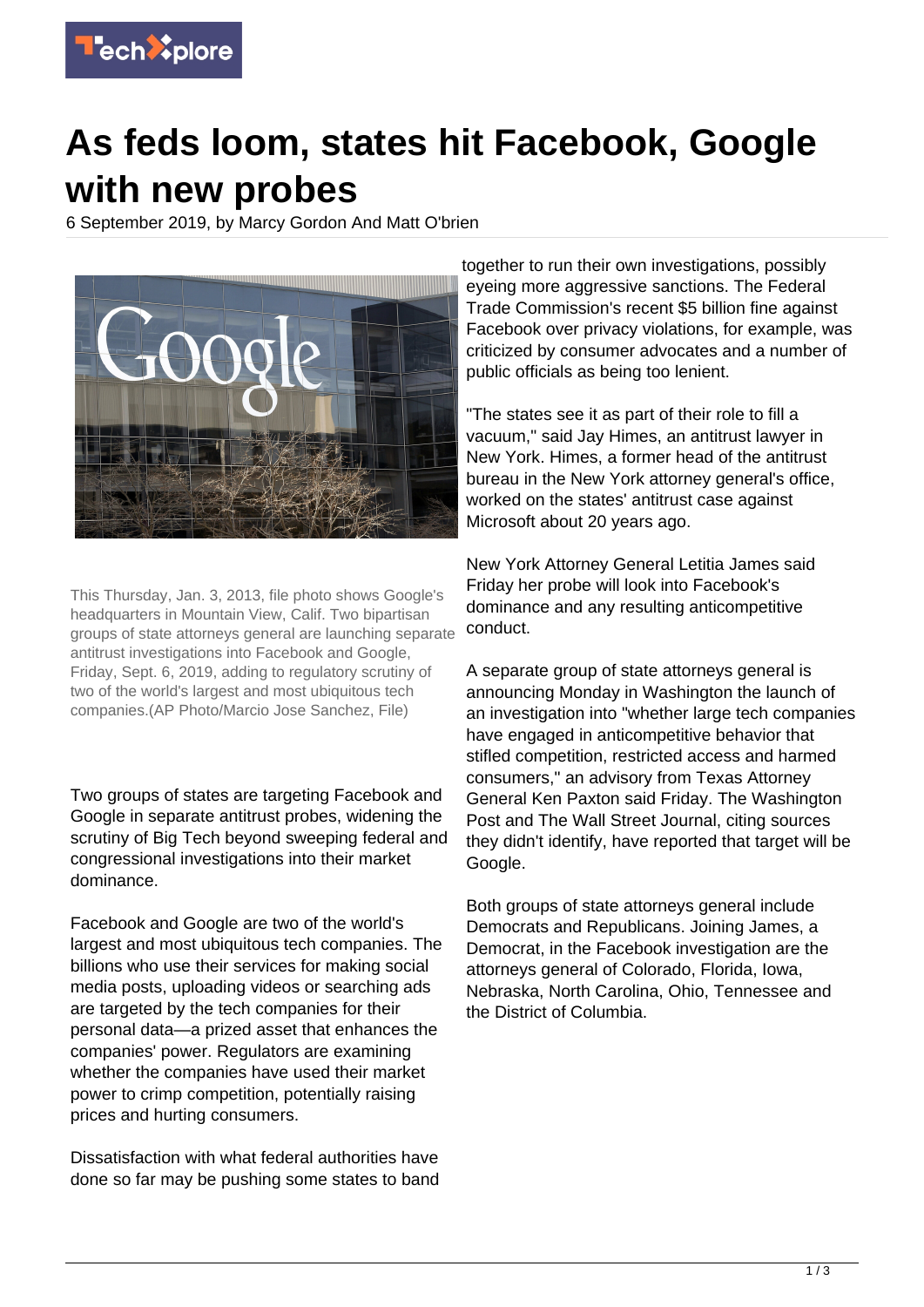



In this Tuesday, April 18, 2017, file photo, a conference worker passes a demo booth at Facebook's annual F8 developer conference, in San Jose, Calif. New York Attorney General Letitia James says a bipartisan coalition of state attorneys general is investigating Facebook for alleged antitrust issues. James said Friday, Sept. 6, 2019 the probe will look into whether Facebook's actions endangered consumer data, reduced the quality of consumers' choices or increased the price of advertising. (AP Photo/Noah Berger, File)

With some 2.4 billion users around the globe and a huge social media presence, Facebook has sparked outrage with a series of privacy scandals and its use by Russian operatives in the 2016 presidential campaign.

"Even the largest social media platform in the world must follow the law and respect consumers," James said.

Critics worry that Facebook can squash competitors either by buying them or using its enormous resources to mimic services they offer. That ultimately could reduce viable alternatives for consumers looking, for instance, for comparable services that do less tracking for targeted advertising. Businesses, including mom and pop shops, might have to pay more for ads if they have fewer choices to reach consumers online.

The U.S. Justice Department opened a sweeping antitrust investigation of big tech companies this summer, looking at whether their online platforms have hurt competition, suppressed innovation or

otherwise harmed consumers. The Federal Trade Commission has been conducting its own competition probe of Big Tech, as has the House Judiciary subcommittee on antitrust.

The lawmaker leading that investigation, Rep. David Cicilline, D-R.I., said Friday the states' probe of Facebook is "completely appropriate."

"Facebook has proven time and time again that it cannot be trusted to regulate itself," Cicilline said.

The states have the power to make big changes to the tech industry—especially if enough of them band together, said Matt Stoller, a fellow at the Open Markets Institute, a group that advocates for the breakup of corporate monopolies. Though states have limited jurisdictions, he said, once a few of the bigger states get involved, changes can come that can affect most of the country.



In this June 11, 2019 file photo, New York Attorney General Letitia James speaks during a news conference in New York. James says a bipartisan coalition of state attorneys general is investigating Facebook for alleged antitrust issues. James said Friday, Sept. 6, the probe will look into whether Facebook's actions endangered consumer data, reduced the quality of consumers' choices or increased the price of advertising. (AP Photo/Mary Altaffer, File)

"You really have to break their power, and I think the states are more likely to do that than anyone else," Stoller said in an interview.